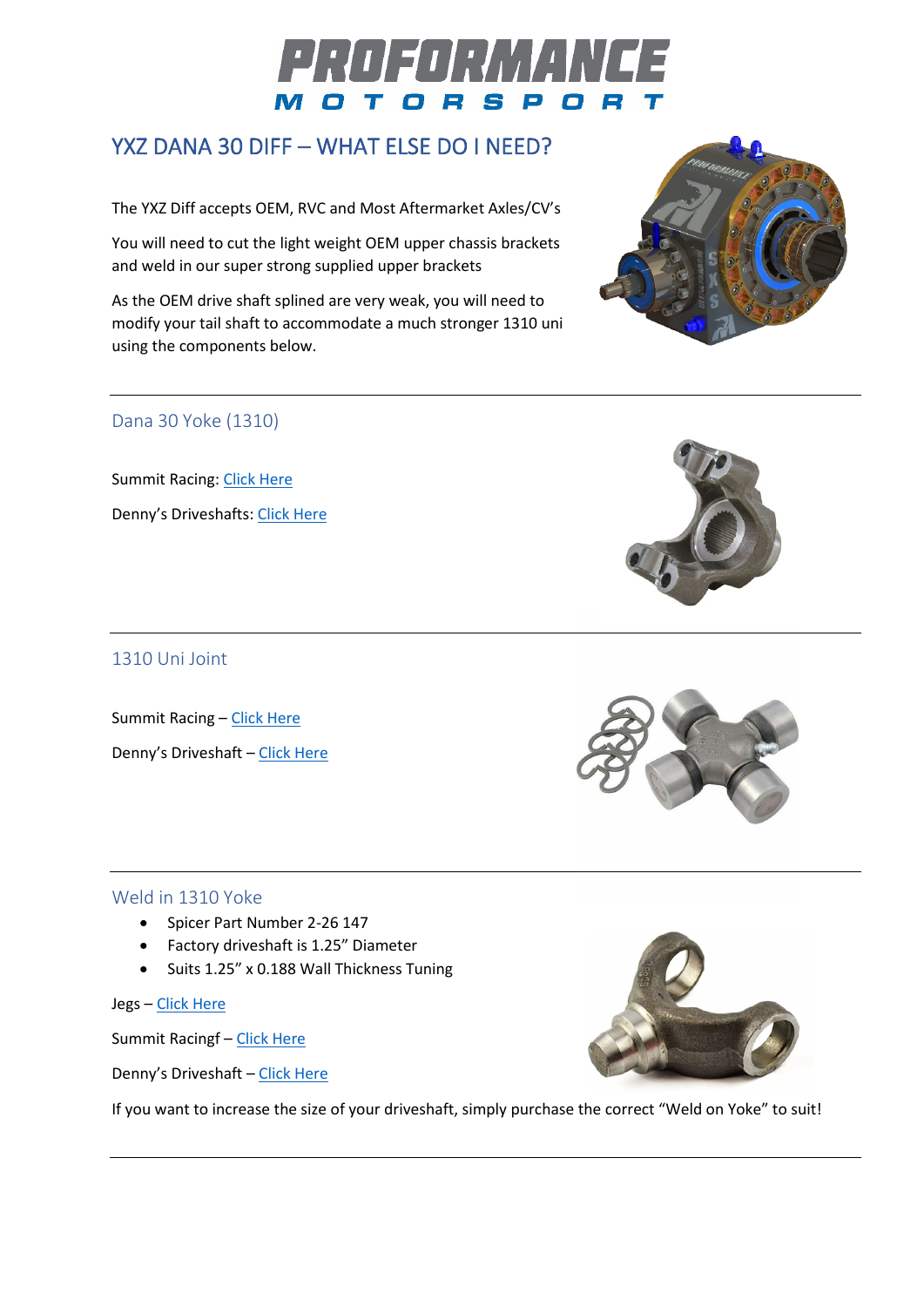#### 1310 Saddle Set

Summit Racing - [Click Here](https://www.summitracing.com/parts/yga-41195) Denny's Driveshafts – [Click Here](https://www.dennysdriveshaft.com/p670_dana_spicer_2_70_18x_strap_and_bolt_set_fits_dana_30_pinion_.html)



## Oil Pump

We recommend the continuous duty Tilton 12 V pump, be warned, they also make a version that is not continuous duty, purchase the right one !

<https://tiltonracing.com/product/cooler-pumps/>

*BE WARNED – Many pumps are NOT suitable for pumping COLD High Viscosity diff oil – please ensure that your pump is suitable before purchasing a pump.*